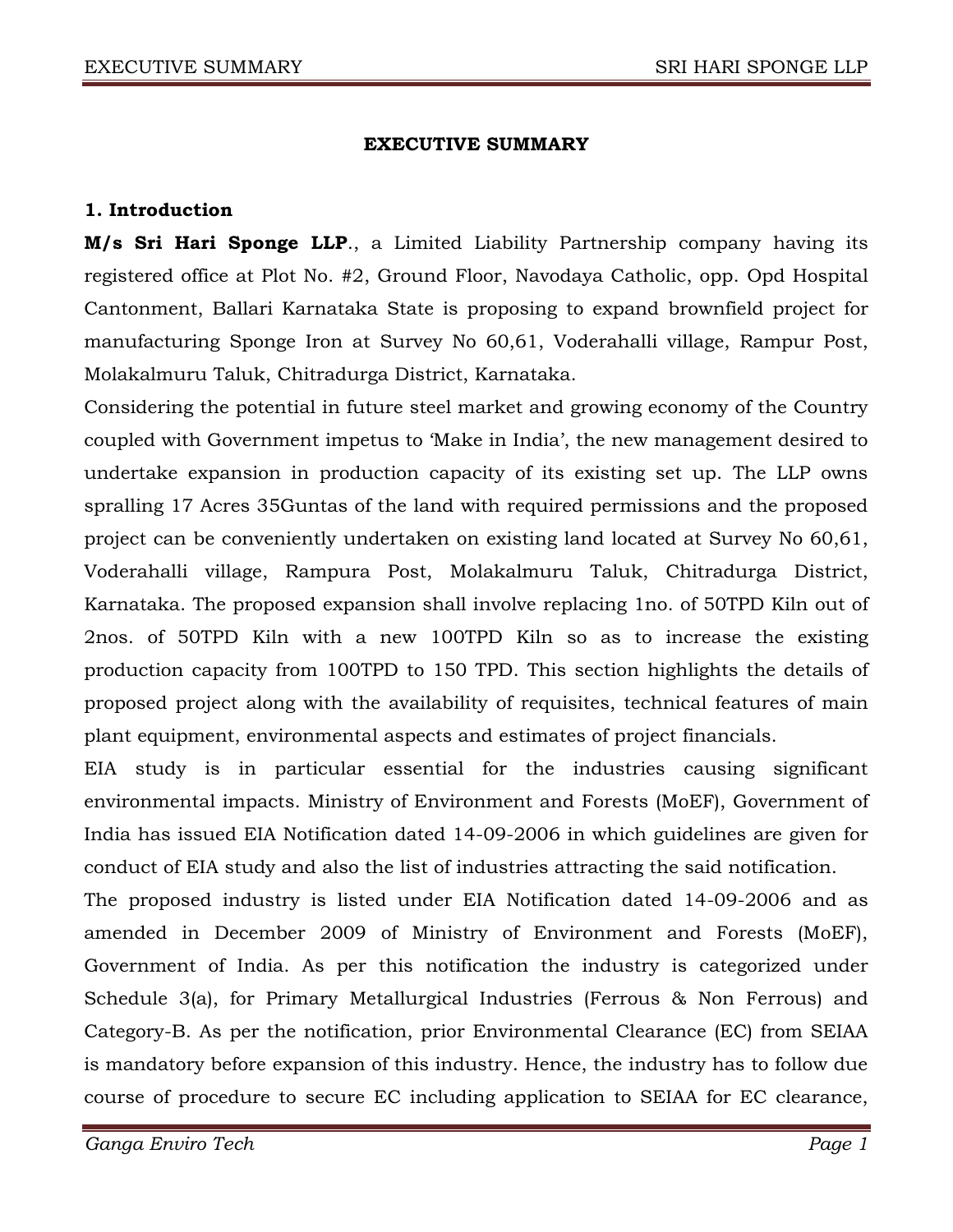terms of references from SEIAA for conduct of EIA studies, public hearing/consultations and deliberation of project at Expert Appraisal Committee of SEIAA. Accordingly, the project proponents have submitted prescribed application along with pre-feasibility report to the SEIAA Karnataka seeking terms of references for conduct of EIA studies. The application for issue of Terms of References (TORs) was submitted on 14th December, 2020 to State Level Environment Impact Assessment Authority (SEIAA), Karnataka. The proposal was considered in 254th SEAC meeting held on 6th Jan, 2021. Thereafter, proposal was considered in 193rd SEIAA meeting held on 30th Jan, 2021 wherein TORs were issued for the preparation of draft EIA Report. The final TOR letter was issued by SEIAA, Karnataka vide Letter No. **SEIAA/66/IND/2020** dated 26th March 2021 copy of the TOR letter is attached along with the report.

## **1.1 Introduction of the Project Proponent**

**SRI HARI SPONGE LLP** an emerging leader in manufacturing Industry engaged in manufacturing of sponge iron. The facility is located in at Survey No 60,61, Voderahalli village, Rampur Post, Molakalmuru Taluk, Chitradurga District, Karnataka.

| Name of the occupier: Mr. Kailash Vyas |                              |
|----------------------------------------|------------------------------|
| Contact number                         | $: 98454 - 46943$            |
| E-Mail                                 | : sriharispongellp@gmail.com |

| <b>SL</b><br><b>No</b> | <b>PARTICULARS</b> | <b>DESCRIPTION</b>                                                                                                                      |
|------------------------|--------------------|-----------------------------------------------------------------------------------------------------------------------------------------|
|                        | Name of Project    | M/s. SRI HARI SPONGE LLP                                                                                                                |
|                        | Constitution       | Limited Liability Partnership                                                                                                           |
|                        | Location           | Survey No 60,61 (Old Sy No 17/P1,17/P2),<br>Voderahalli Village, Rampura Post,<br>Molakalmuru Taluk, Chitradurga District,<br>Karnataka |

**Table 1: Salient Features of the existing and proposed expansion project:**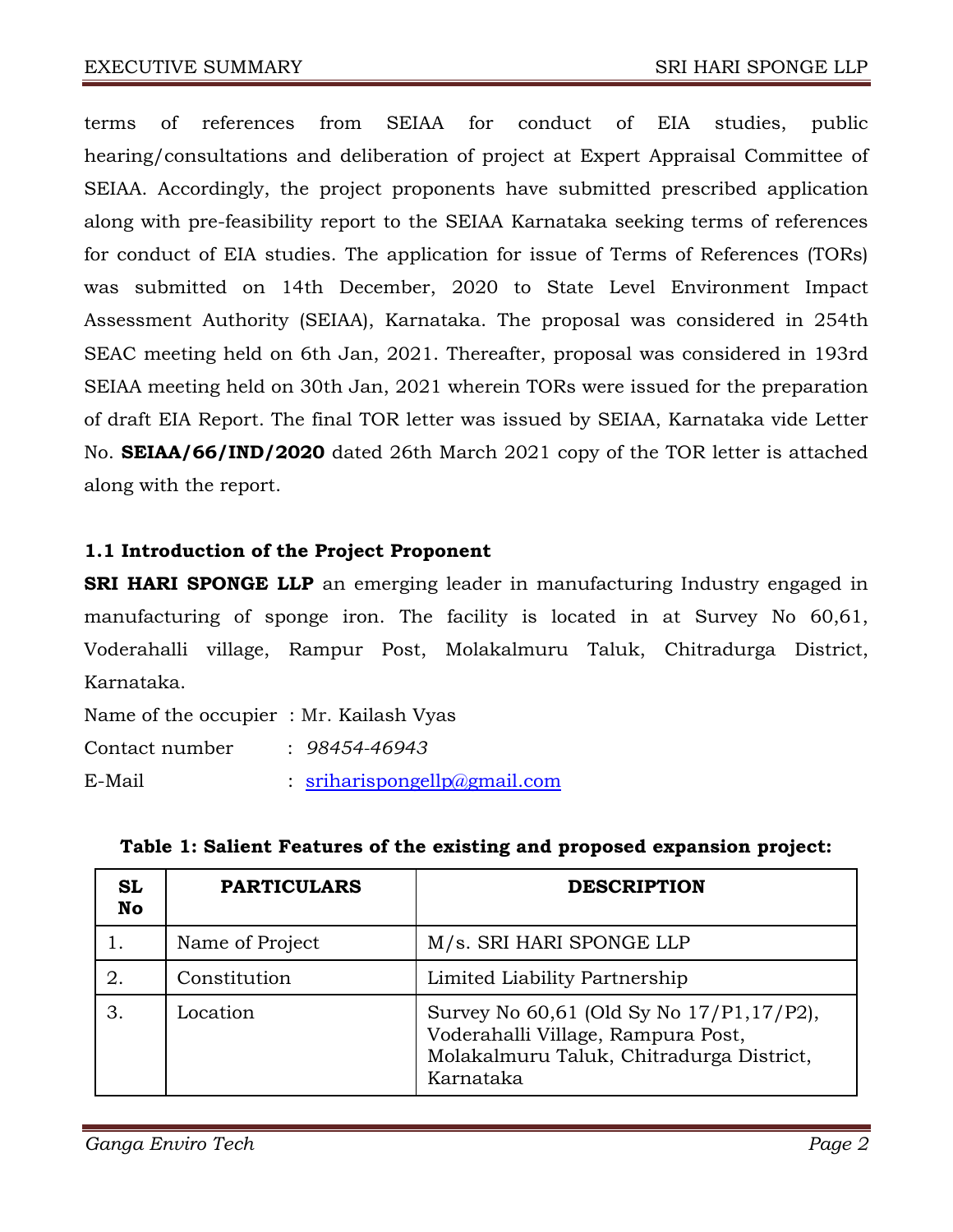| 4.  | Type of Project                                | 3(a) Metallurgical industries (ferrous & non<br>ferrous) $-EC$ -Expansion (TOR). 'B1'                                                                                                          |
|-----|------------------------------------------------|------------------------------------------------------------------------------------------------------------------------------------------------------------------------------------------------|
| 5.  | Project Proponent                              | Mr. KailashVyas, Designated Partner                                                                                                                                                            |
| 6.  | Phone                                          | 9845446943                                                                                                                                                                                     |
| 7.  | E-Mail                                         | sriharispongellp@gmail.com                                                                                                                                                                     |
| 8.  | No. of employees                               | 150 Nos.                                                                                                                                                                                       |
| 9.  | Size of Industry                               | Large Scale Industry                                                                                                                                                                           |
| 10. | Capital Cost                                   | INR 12.00Crores                                                                                                                                                                                |
| 11. | Latitude & Longitude                           | 14°51'31.68" N and 76°44'06.18" E                                                                                                                                                              |
| 12. | Nature of Business                             | Manufacturing of Sponge Iron                                                                                                                                                                   |
| 13. | <b>Combined Consent</b><br>Order by KPSPB      | AW-301189 dated 07/01/2016 valid till<br>30/06/2021                                                                                                                                            |
| 14. | Total plot area                                | Total Area of the land is 17Acres-35Guntas                                                                                                                                                     |
| 15. | <b>Existing EC Capacity</b>                    | 100(2X50)TPD Sponge Iron Manufacturing                                                                                                                                                         |
| 16. | <b>Present Proposal</b>                        | Increase in production Capacity of Sponge<br>Iron Unit from 100TPD to 150 TPD within the<br>existing land premises by replacing 1no. of<br>50TPD Kiln with a new 100TPD Kiln                   |
| 17. | Water requirement                              | Existing $-27$ KLD<br>Proposed – 63 KLD<br>Total Water Requirement -90KLD                                                                                                                      |
| 18. | Source of water supply                         | Bore well                                                                                                                                                                                      |
| 19. | Electrical<br>Supply/Demand/<br>Connected load | Existing - 400 KVA<br>Additional Proposed – 600 KVA<br>Total Requirement - 1000KVA<br>Additional Requirement of 600 KVA is<br>Sanctioned from GESCOM.                                          |
| 20. | Nearest Water Body                             | Chikkanahalli Lake – 3.30Kms (SE)<br>AppayyanahalliKere – 5.65Kms (NW)<br>Nagasamudra Lake – 7.2Kms (S)<br>Nala which drains into Nagasamudra lake is<br>at a distance of 6.5Kms towards South |
| 22. | Nearest Fire station                           | Fire station Molakalmuru – 15.5Kms (South)                                                                                                                                                     |
| 23. | Nearest Village                                | Vaderahalli Village -0.50Kms (NW)                                                                                                                                                              |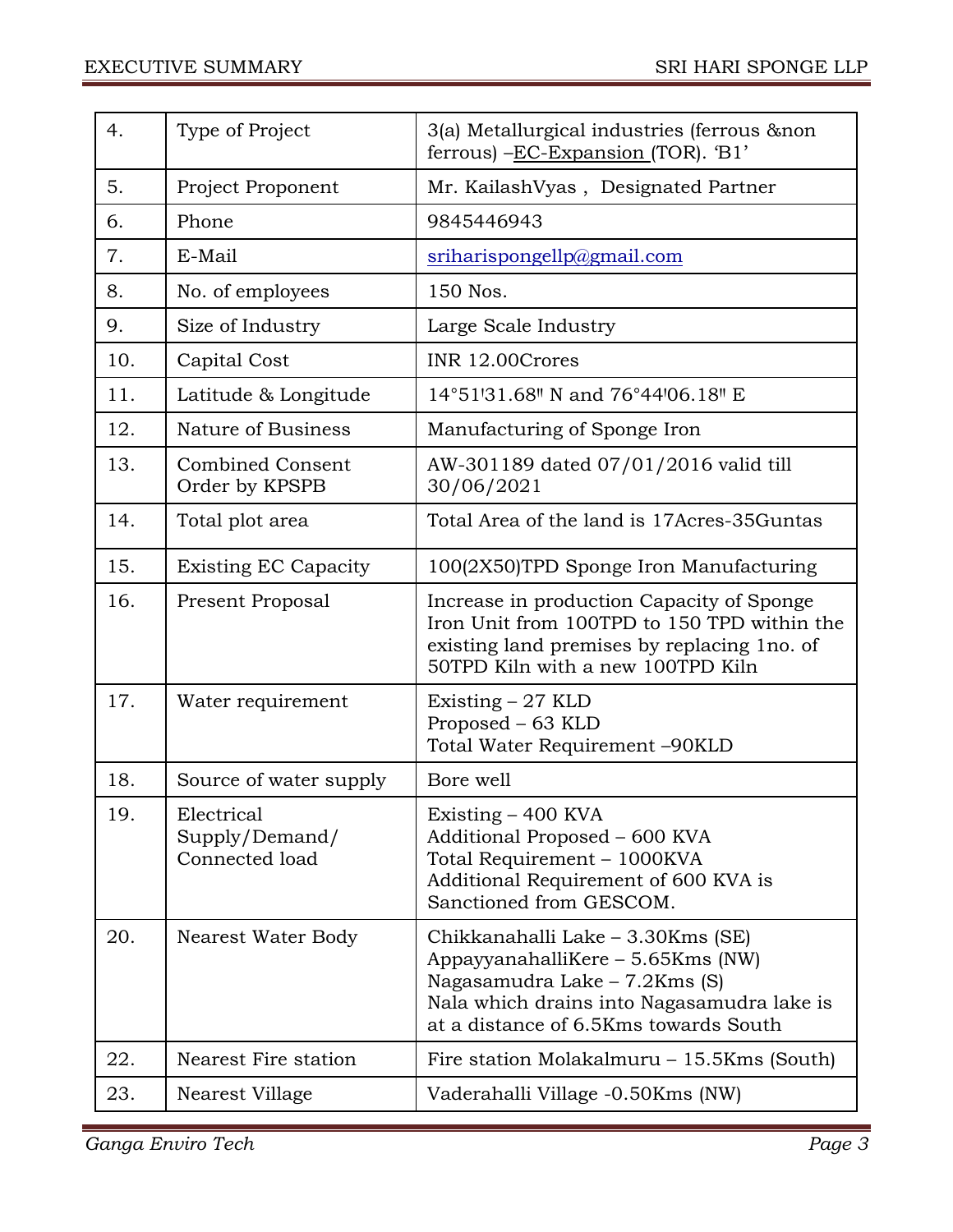| 24. | <b>Nearest Railway Station</b> | Molakalmuru Railway station which is at a<br>distance about 16.5kms towards (South)                                            |
|-----|--------------------------------|--------------------------------------------------------------------------------------------------------------------------------|
| 25. | Nearest Air port               | Toranagallu (Bellary) Airport at a distance of<br>about 45 kms towards NE direction.                                           |
| 26. | Nearest Highway                | The project has a close connectivity to the<br>SH-131 which is at distance of about<br>$0.26$ kms (N), SH-19 is at 4.5 Kms (W) |
| 27  | Inter State Boundaries         | Andhra Pradesh state boundary is at a<br>distance of 9.3Km (SE).                                                               |

# **1.2 Need for Project**

Steel is crucial to the development of any modern economy and is considered to be the backbone of the human civilization. The level of per capita consumption of steel is treated as one of the important indicators of socio-economic development and living standard of the people in any country. All major industrial economies are characterized by the existence of a strong steel industry and the growth of many of these economies has been largely shaped by the strength of their steel industries in their initial stages of development. Sri Hari Sponge LLP is having its existing units of Sponge Iron Plant. Over the last few years, there has been a great change in the Indian Economic Scenario due to Global slowdown which affected the whole world including India. These measures will certainly reduce the cost of production. It can be concluded from the Market scenario that the product has sustained marketability, more so due to the cost reduction measures being focused in the planned expansion project. Also there will be lot of scope for indirect employment of the people of the state in and around the project site like in transportation sector. Thus, to contribute to iron industries for making the end product economically viable in present fluctuating market, M/s Sri Hari Sponge LLP has decided to go for expansion in the steel plant. The EIA report is prepared as per the standard & additional ToR and EIA Notification, 2006.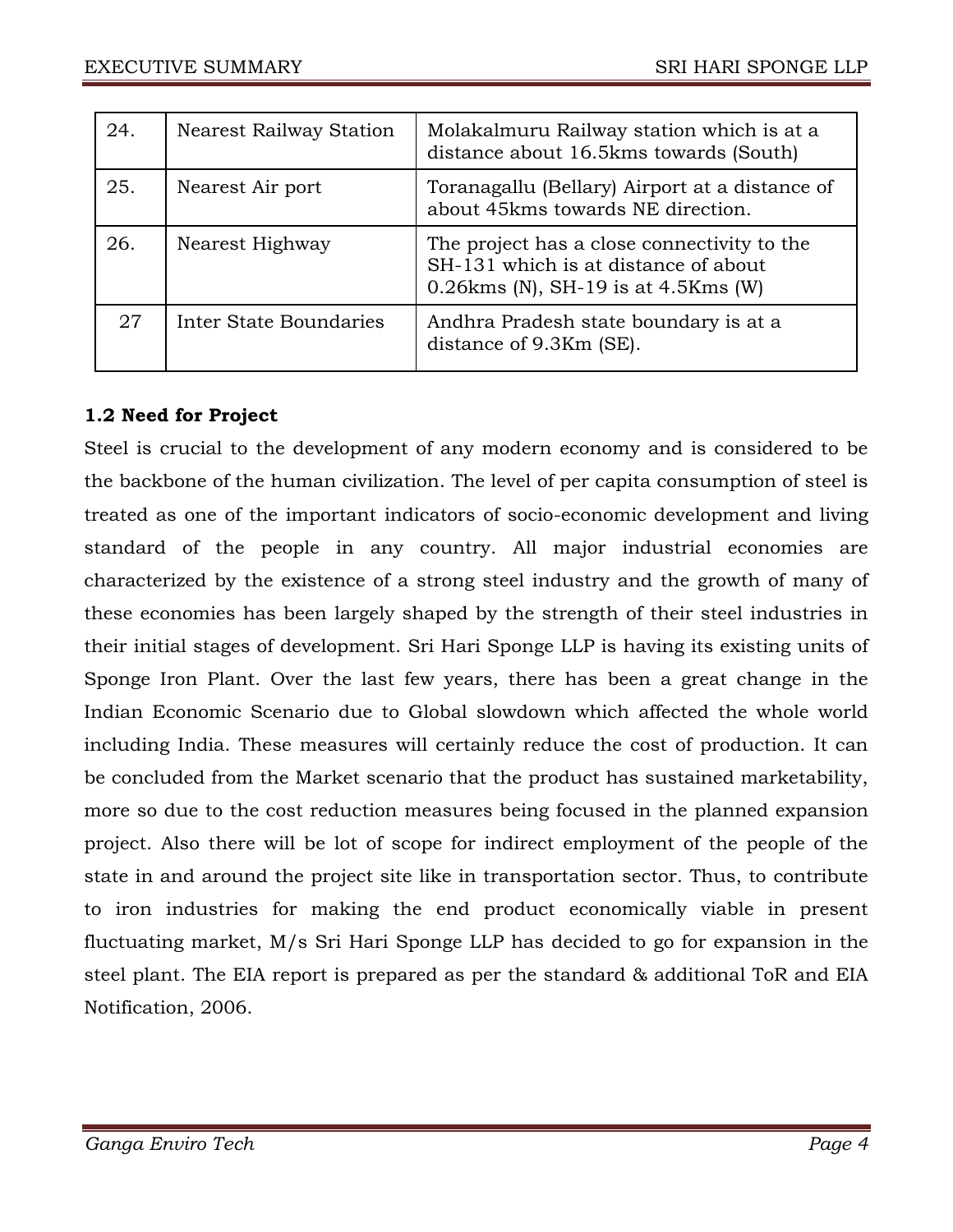## **2. Project Description**

## **2.1 Land Requirement**

The proposed project is an Expansion of existing Sponge Iron unit located in an industrial converted land. The Industry owns 17Acres 35Guntas of the land with required permissions and the proposed project expansion can be conveniently undertaken on existing land located at Survey No 60,61, Voderahalli village, Rampur Post, Molakalmuru Taluk, Chitradurga District, Karnataka. Hence no additional land is required and no alternative site is considered. Land use breakup is given in the **Table 2**

| Description                   | Area in SQM | $%$ Area |
|-------------------------------|-------------|----------|
| Ground Built up Coverage Area | 41927.56    | 57.96    |
| Road and Paved Area           | 3431.35     | 4.74     |
| Greenery Area                 | 23871.39    | 33.00    |
| Open Space Area               | 3107.25     | 4.30     |
| <b>Total</b>                  | 72337.55    | 100.00   |

**Table 2: Land Use Break Up**

## **2.2 Production Profile**

Now the company is proposed to undertake expansion in production capacity of Sponge Iron from 100TPD to 150 TPD by replacing existing 1no. of 50TPD kiln with a new 100TPD kiln within the existing premises. Hence expansion of Environmental Clearance is sought, for which Form-I & Prefeasibility report as

Per EIA notification 2006 & its subsequent amendment for issue of Environmental Clearance is submitted.

| Table 3: The structure of production capacity (per month) |  |  |  |
|-----------------------------------------------------------|--|--|--|
|-----------------------------------------------------------|--|--|--|

| S1.<br>No. | Product     | <b>Existing</b><br>Consent<br>per month | <b>Additional</b><br>Production<br>per month | <b>Total Production</b><br>Capacity per<br>month |
|------------|-------------|-----------------------------------------|----------------------------------------------|--------------------------------------------------|
|            |             | 2500 MT                                 | 2000 MT*                                     | 4500MT                                           |
|            | Sponge Iron | (100TPD)                                | (50TPD)                                      | (150TPD)                                         |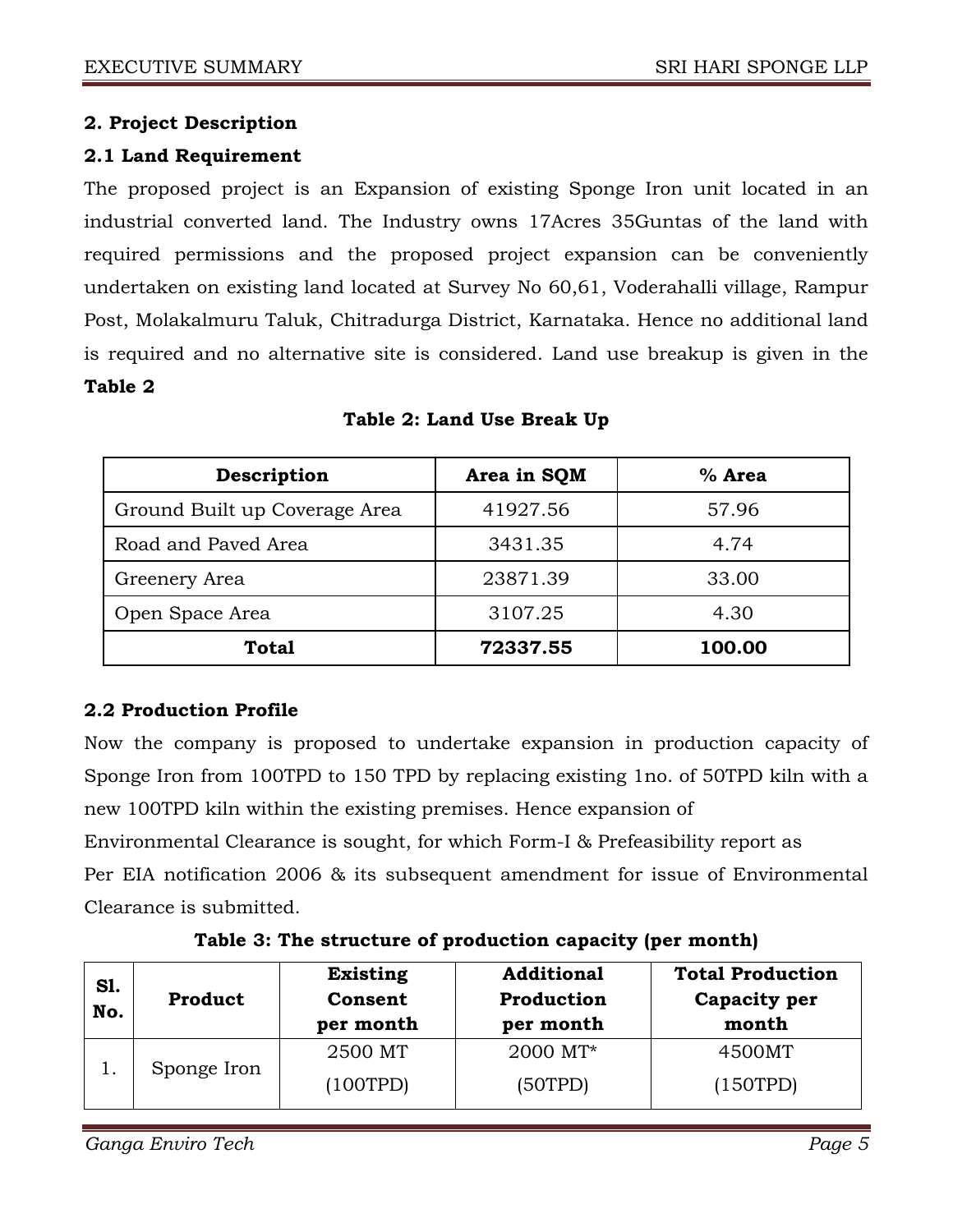\* The current 50TPD 2nos. Kiln is operated 25days a month. The total production of sponge iron with 50TPD & 100TPD Kilns operated for 30days after expansion will be 4500MT/month. Hence the difference of Total production after expansion & the current EC capacity is declared as 2000MT/month.

## **2.3 Raw Material Requirement**

The principal raw materials for manufacture of Sponge Iron are Iron Ore or Iron Ore Pellets. Coal is required as major fuel for carrying out the heating process.

| Raw<br>material             | Quantity<br><b>Existing</b><br>(in TPD) | Quantity<br>Proposed<br>(in TPD) | Type of<br>storage               | <b>Source</b>            | <b>Transportat</b><br>ion |
|-----------------------------|-----------------------------------------|----------------------------------|----------------------------------|--------------------------|---------------------------|
| For Iron Ore                |                                         |                                  |                                  |                          |                           |
| Iron Ore<br>200.00          |                                         | 300.00                           | Shed                             | Local Supply<br>/Auction | Road                      |
| Coal (Fuel)                 | 100.00                                  | 150.00                           | Shed                             | Imported                 | Road                      |
| Dolomite                    | 4.00                                    | 6.00                             | Shed                             | Local Supply             |                           |
| <b>For Iron Ore Pellets</b> |                                         |                                  |                                  |                          |                           |
| Pellets                     |                                         | 225.00                           | Local Supply<br>Shed<br>/Auction |                          | Road                      |
| Coal (Fuel)                 |                                         | 150.00                           | Shed<br>Imported                 |                          | Road                      |
| Dolomite                    |                                         | 6.00                             | Shed                             | Local Supply             | Road                      |

**Table 4: Details of Raw materials**

# **2.4 Project Cost**

The cost of the project for proposed expansion of Sponge Iron plant will be around INR 1231.04 Lakhs (Amount in words: Rupees Twelve Crore Thirty One Lakh four Thousand only) which includes Development of Land, Plant, Machinery & Civil works as listed below.

| S1 No | <b>Particulars</b>                      | Cost (INR in<br>lakhs) |
|-------|-----------------------------------------|------------------------|
|       | Development of Land                     | 10.00                  |
| 2.    | Civil and structural works of buildings | 75.00                  |
| 3.    | Plant & Machinery – Sponge Iron Kiln    | 453.81                 |

## **Table 5: Proposed Expansion Cost**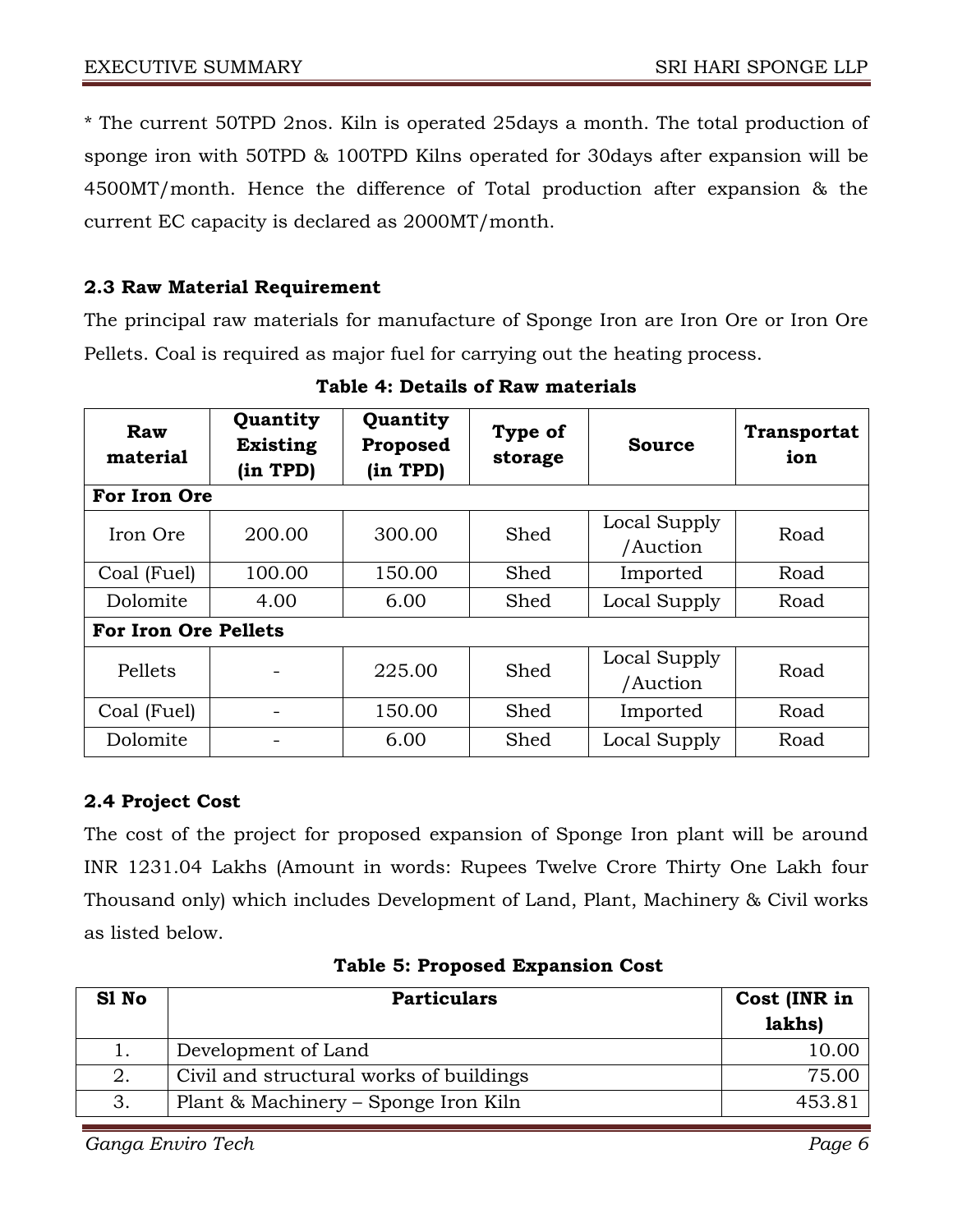| 4.  | Conveyor Equipment's                   | 25.58    |
|-----|----------------------------------------|----------|
| 5.  | <b>Stock House</b>                     | 1.09     |
| 6.  | Pollution Control Equipment's          | 137.84   |
| 7.  | Diesel Generator 750 KVA               | 30.14    |
| 8.  | Instrumentation and Electrical Items   | 204.80   |
| 9.  | Erection and Fabrication Charges       | 142.78   |
| 10. | Foundation & Structural Items          | 135.00   |
| 11. | Consultancy Charges and other expenses | 15.00    |
|     | <b>TOTAL</b>                           | 1,231.04 |

# **2.5 Location of the project**

The Geographical location of this industry lays in 14°51'31.68"N and 76°44'06.18"E. The proposed project location is bounded by following coordinates given in **Table 6.**  The old survey numbers of the land was 17/P2 & 17/P1 and now the survey number are being renumbered as 60 & 61 respectively. The survey number details and neighboring land details are given in **Table 7.** 

**Table 6: Corner Co-ordinates of the site**

| Sl.no. | Latitude               | Longitude      |
|--------|------------------------|----------------|
|        | 14°51'31.68"N          | 76°44'06.18 "E |
|        | $14^{\circ}51'32.0''N$ | 76°44'04.6"E   |
|        | $14^{\circ}51'32.4''N$ | 76°44'05.1"E   |
|        | $14^{\circ}51'33.1''N$ | 76°44'04.6"E   |

## **Table 7: Area with respect to Survey Number**

| Sy No. 60 allotted 8Acre and Sy No. 61 allotted 9Acres 35Guntas        |             |                |    |    |    |    |  |
|------------------------------------------------------------------------|-------------|----------------|----|----|----|----|--|
| Total area of 17Acres and 35Guntas                                     |             |                |    |    |    |    |  |
| Old Sy. Nos.<br>South<br>New Sy. Nos<br>North<br>East<br>West<br>Areas |             |                |    |    |    |    |  |
| 60                                                                     | Sy.No.17/P2 | 8Acres         | 61 | 17 | 62 | 17 |  |
| 61                                                                     | Sy.No.17/P1 | 9Acres35Guntas | 40 | 60 | 62 |    |  |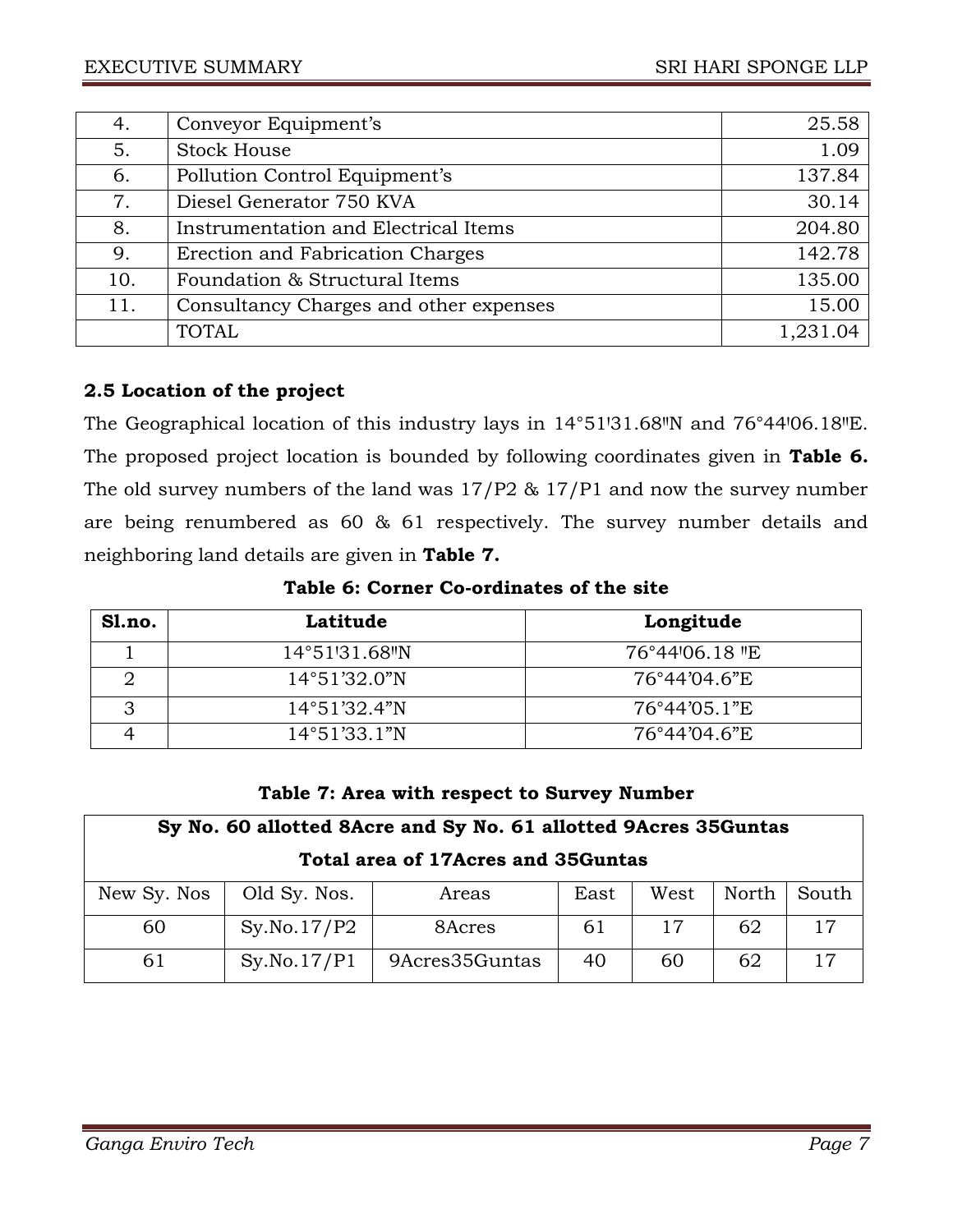

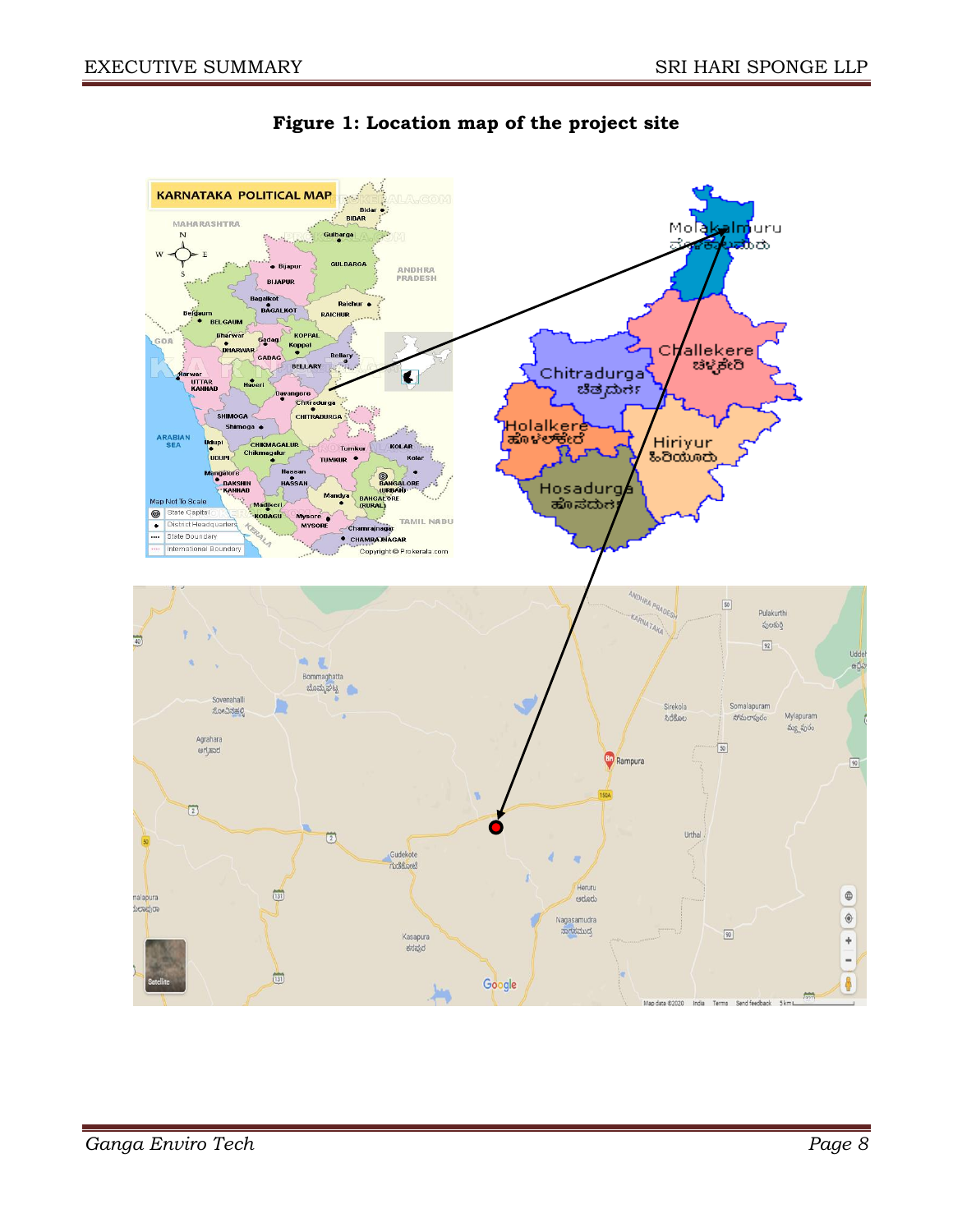## **2.6 Water Requirement**

Water requirement for existing plant is 27 KLD which is being supplied by Borewells. Proposed expansion would require additional 63 KLD as given in **Table 8.**

| Sl. No | <b>Water Requirement</b>                    | <b>Quantity in KLD</b> |          |              |  |
|--------|---------------------------------------------|------------------------|----------|--------------|--|
|        |                                             | <b>Existing</b>        | Proposed | <b>Total</b> |  |
| 1.     | Domestic                                    |                        | 5.5      | 7.5          |  |
| 2.     | Sponge Iron Manufacturing<br>(Cooling Unit) | 25                     | 35       | 60           |  |
| 3.     | Dust Suppression                            |                        | 15       | 15           |  |
| 4.     | Green Belt                                  |                        | 7.5      | 7.5          |  |
|        | <b>Total</b>                                | 27                     | 63       | 90           |  |

|  |  |  | Table 8: Water Requirement |
|--|--|--|----------------------------|
|--|--|--|----------------------------|

## **2.7 Power Requirement**

Power requirement for the existing plant is being met from GESCOM to the extent of 400 KVA. Proposed expansion would require 600 KVA leading to the total requirement of 1,000 KVA. Further, the project has DG Sets installed with capacity of 380 KVA and proposing to expand it by adding 1no DG with capacity of 750 KVA.

**Table 9: Power Source**

| S1 No | Power Source             | <b>Existing</b>                          | Proposed       | <b>Total</b>             |
|-------|--------------------------|------------------------------------------|----------------|--------------------------|
|       | From GESCOM              | 400 KVA                                  | <b>600 KVA</b> | 1000 KVA                 |
| 2.    | From DG (when necessary) | $ 380$ KVA $(1$ No) $ 750$ KVA $(1)$ No) |                | 380KVA &<br>750KVA (2No) |

## **2.8 Green Belt Area**

Green belt is recommended as one of the major components of Environmental Management Plan. 33% of total area is reserved for green belt development i.e., 23871.39 sqm and presently complete 33% of the area is developed as green belt. Further some more species will be incorporated to improve the habitat and aesthetics of green belt. Some of the species proposed to incorporate are *Melia dubia,* Siris, *Azadirachta indica, Ficus religiosa, Mangifera indica etc.*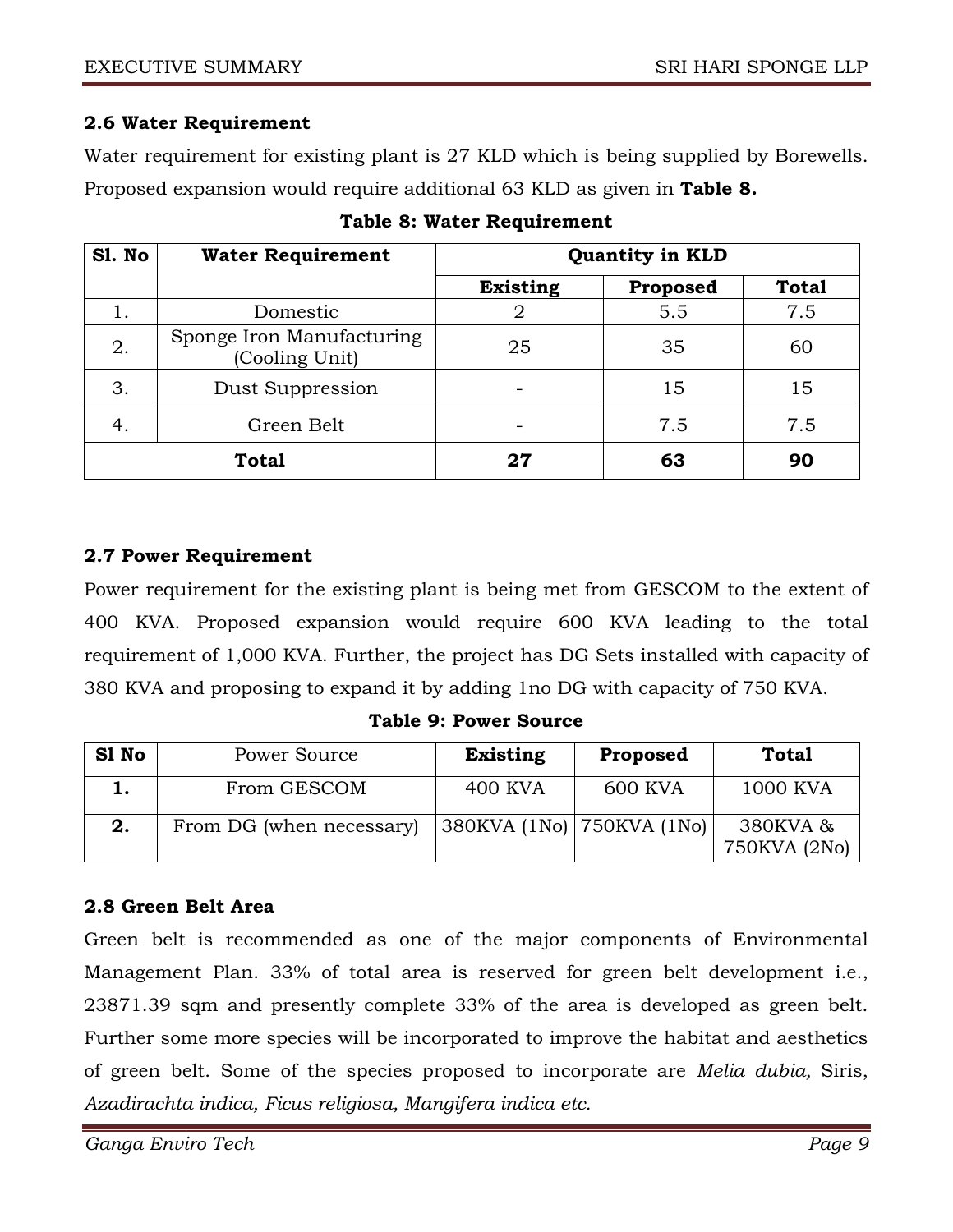## **2.9 Generation of Pollutants**

### **2.9.1 Gaseous Emissions**

A number of systems have been adopted for air pollution control which will provide safe environmental conditions in the working area and will ensure acceptable air quality in the surrounding area of the steel plant. Different air pollution control facilities / equipment that would be considered include dust suppression systems, bag filters, Electrostatic Precipitators (ESP), etc. Cleaned waste gases would be discharged through tall stacks to ensure adequate dispersion and dilution of pollutants. Some of the air pollution sources and control measures are given in **Table 10**.

| <b>SL</b><br>No. | <b>Air Pollution Sources</b>    | <b>APCD</b>                         | <b>Stack Height</b><br>(AGL) |
|------------------|---------------------------------|-------------------------------------|------------------------------|
| 1.               | Existing DG Set Capacity-380KVA |                                     | 6 <sub>m</sub>               |
| 2.               | Proposed DG Set Capacity-750KVA |                                     | 9m                           |
| 3.               | Cooler and Junction house       | Bag Filters                         | 30 <sub>m</sub>              |
| 4.               | Product separation System       | <b>Bag Filters</b>                  | 30 <sub>m</sub>              |
| 5.               | Coal crushing Plant             | <b>Bag Filters</b>                  | 30 <sub>m</sub>              |
| 6.               | Iron ore crushing plant         | Bag Filters                         | 30 <sub>m</sub>              |
| 7.               | Rotary Kilns (2Nos)             | Electrostatic<br>Precipitator (ESP) | 50 <sub>m</sub>              |

|  |  | Table 10: Details of Gaseous emission |
|--|--|---------------------------------------|
|  |  |                                       |

### **2.9.2 Waste water generation**

Source of Waste water generation is from domestic activities. At present, the domestic wastewater generation is 2 KLD and from the expansion domestic wastewater generation will be 4KLD totaling to 6KLD. A sewage treatment plant of 10KLD capacity with Sequencing Batch Reactor technology is proposed for treating the sewage. The treated sewage will be reused for gardening.

Domestic: Treated in 10KLD STP.

Industrial: There is no generation of industrial waste water.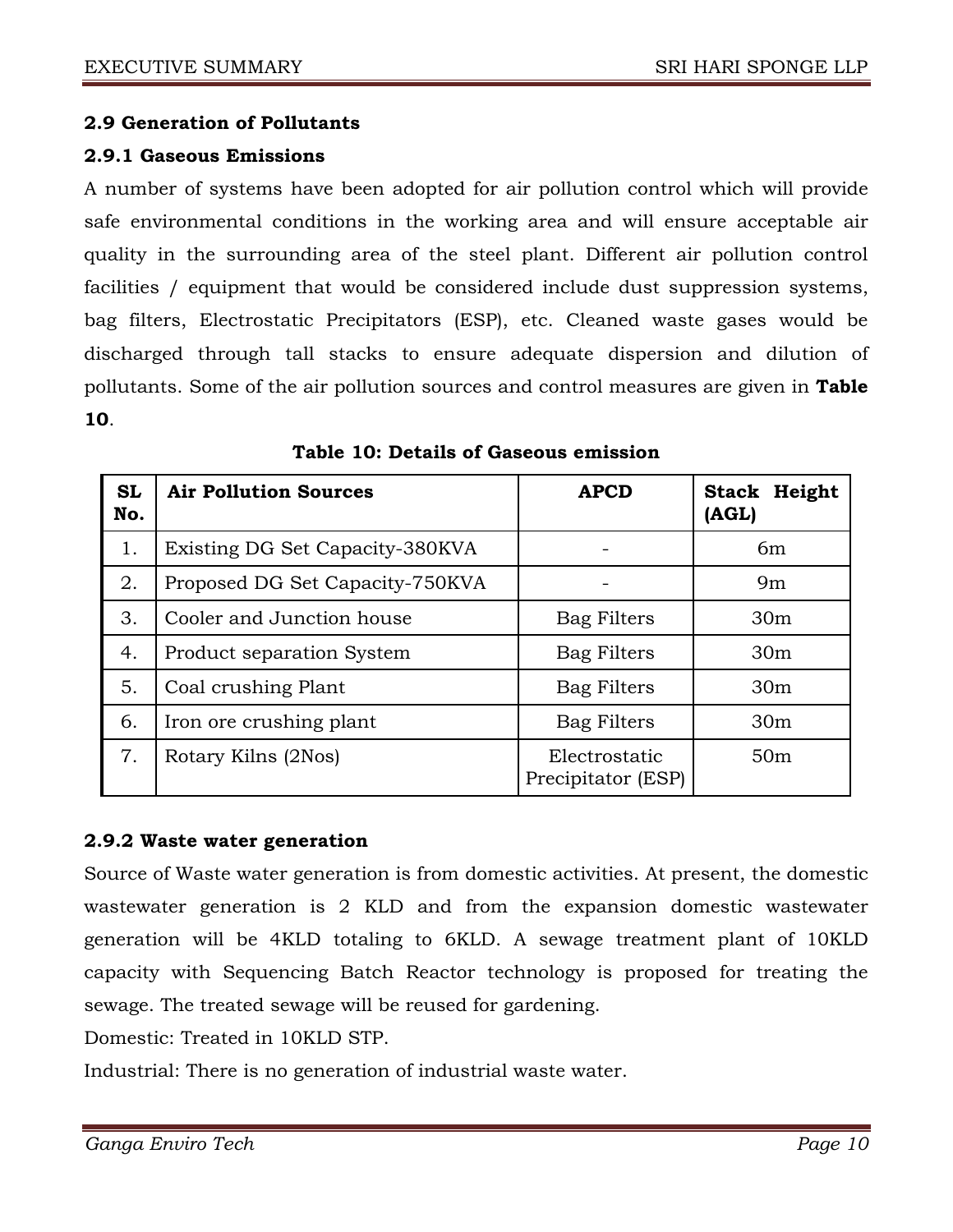## **2.9.3 Solid Waste Generation**

Solid wastes generated in the facility are of Organic waste & Inorganic waste type. Organic waste generated is STP sludge. Inorganic waste is generated from process unit. List of solid wastes and quantities are tabulated below.

| S1 | Type of    | <b>Existing</b> | <b>Additional</b> | <b>Total Qty</b> | <b>Disposal</b>            |  |
|----|------------|-----------------|-------------------|------------------|----------------------------|--|
| No | waste      | Qty (TPA)       | Qty (TPA)         | (TPA)            | method                     |  |
| 1. | Fly Ash    | 8640 TPA        | 4320 TPA          | 12960 TPA        | <b>Brick</b><br>Sold<br>to |  |
|    |            |                 |                   |                  | manufacturers              |  |
| 2. | Dolochar   | 7200 TPA        | 3600 TPA          | 10800 TPA        | Sold<br>to                 |  |
|    |            |                 |                   |                  | downstream                 |  |
|    |            |                 |                   |                  | vendors                    |  |
|    | STP Sludge |                 | 0.5TPA            | 0.5TPA           | Composted and              |  |
| 3. |            |                 |                   |                  | reused for                 |  |
|    |            |                 |                   |                  | gardening                  |  |

## **Table 14: Details of Solid wastes**

## **3. Description of Environment**

### **3.1 Micrometeorology**

The study of micro-meteorological conditions of a particular region is of utmost importance to understand the variations in ambient air quality status in that region. The prevailing micrometeorology at project site plays a crucial role in studying transport and dispersion of air pollutants released from the project site. The persistence of the predominant wind direction and wind speed at the project site will decide the direction and extent of the air pollution impact zone. The principal variables, which affect the micrometeorology, are horizontal transport and dispersion (average wind speed and directions), convective transport and vertical mixing (atmospheric stability) and also topography of the area towards local influences the micro-meteorological data recorded in the study region as well as surface meteorological data procured from IMD corresponding to nearest available observatories are appropriately used in this study. The hourly record of wind speed and wind direction during study period was used for computing the relative percentage frequencies of wind occurrences in various directions. Wind speed and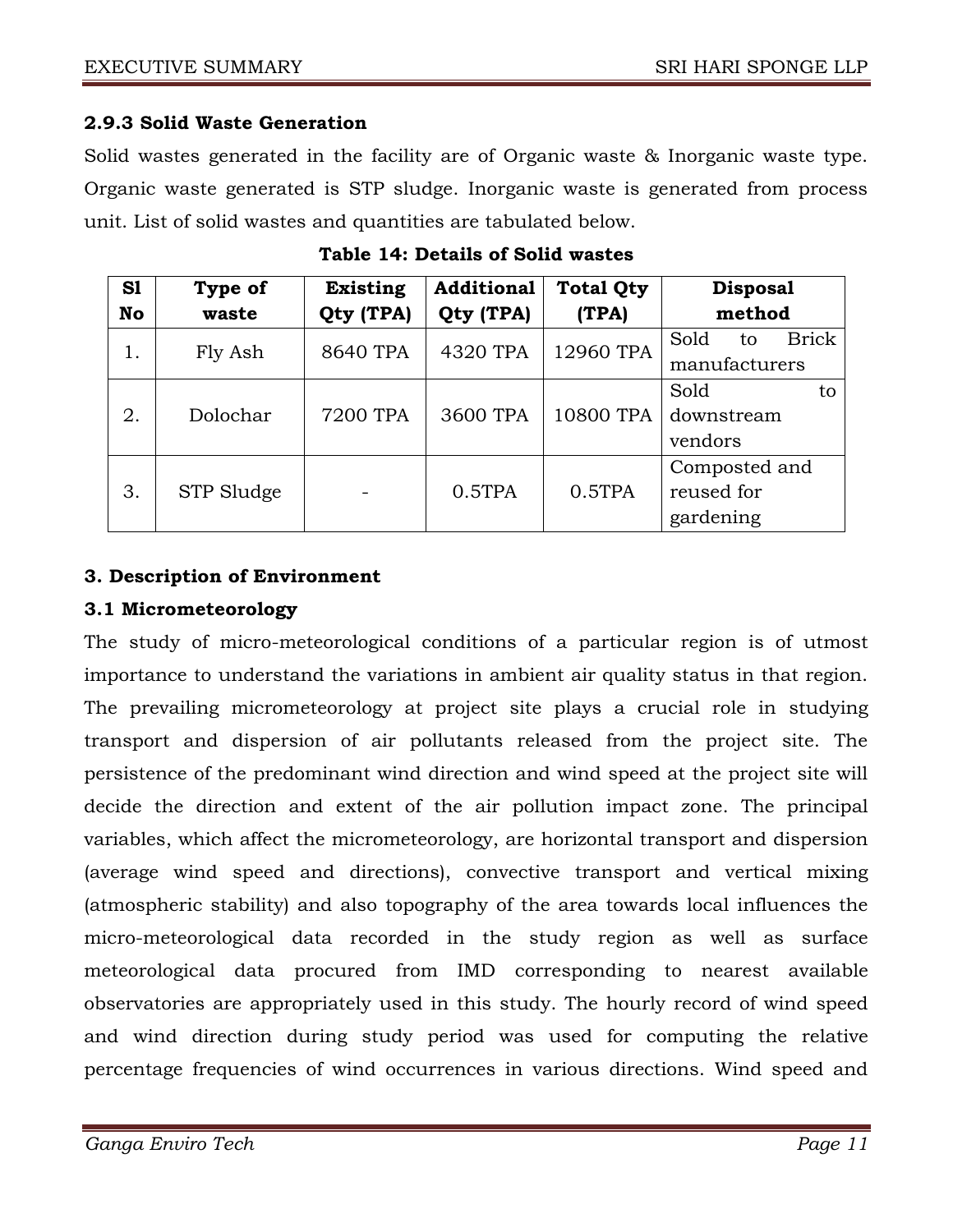direction data recorded during the study period is useful in identifying the influence of meteorology on the air quality of the area.

## **3.2 Study period**

The baseline data collection for the sponge iron facility has been carried out during the post monsoon season (**December 2020, January 2021 & February 2021**). The data collection with respect to meteorological conditions, air pollution levels, water quality, noise levels, soil quality, biological and socio economic conditions were carried out during the study period.

## **3.3 Ambient Air Quality Monitoring**

The major objective of baseline air monitoring is to evaluate the existing air quality of the area. Formulation of baseline Ambient Air Quality (AAQ) data of the study area occupies a significant role in the Environmental Impact Assessment studies in assessing the conformity to standards of the ambient air quality during the construction and operation phase of the project. A preliminary survey was conducted at 8 AAQM locations (within 10Kms radius of the project) baseline status of air environment has been assessed through ambient air quality monitoring (AAQM) network covering 8 sampling locations during December 2020, January 2021 & February 2021.

### **3.4 Noise Environment**

The current status of noise environment within 10 km radius of the project site was assessed through identification of major noise sources, receptors etc.,

A reconnaissance survey was conducted with a view to establish the baseline status of the environment with respect to noise levels in the study area. A primary survey was undertaken to identify the major noise sources in the study area. The sampling locations in the area were identified considering the location of industrial, residential & commercial. The prevailing ambient noise levels were monitored using precision noise level meter in and around 10Km radial distance at 8 locations during December 2020, January 2021 & February 2021.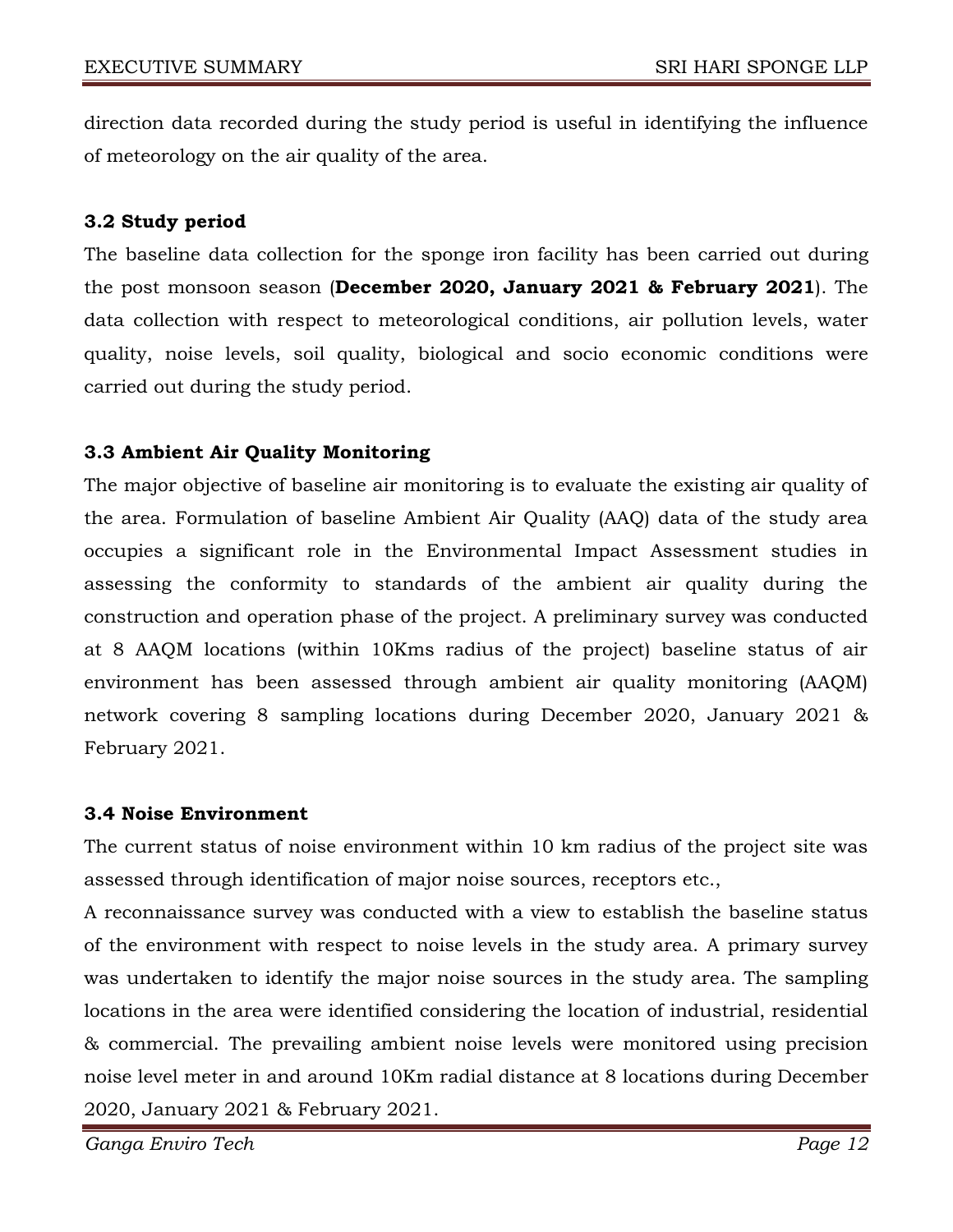### **3.5 Water Environment**

The significant representative sampling locations for ground water are chosen through reconnaissance survey of project area to determine the pre-project status of the water quality in the study area.

To establish the baseline status of water environment, the existing representative sampling locations for ground water within a radial distance of 10 Km from the site, have been selected as per CPCB guidelines of Water Quality Monitoring through an adequate survey of the project area.

The prevailing status of water quality at eight sampling locations each for surface water and ground water has been assessed during December 2020, January 2021 & February 2021.

#### **3.6 Soil Environment**

The present study of the soil quality was carried out at eight sampling locations to establish the baseline characteristics of the study area and to determine the impact of the proposed project on the soil characteristics.

The prevailing status of Soil quality at eight sampling locations has been assessed during December 2020, January 2021 & February 2021.

### **3.7 Impact on Socio Economic Conditions**

There shall be positive impact on the socio economic environment of the area. Increase in direct/ indirect job opportunity shall take place. Services in the locality shall be used and accordingly growth in economic status of the area will take place.

### **3.8 Ecology**

No plant or animal species were found as per the endangered list within 10 km radius of the project location. No ecologically sensitive area like biosphere reserve, tiger reserve, elephant reserve, migratory corridors of wild elephant, wetland, national park and wildlife sanctuary are present within 10 km distance of the project location. There is a Appayannahalli reserved forest at 5.8km (NW), Santhegudda reserved forest is situated towards south adjacent to the proposed project.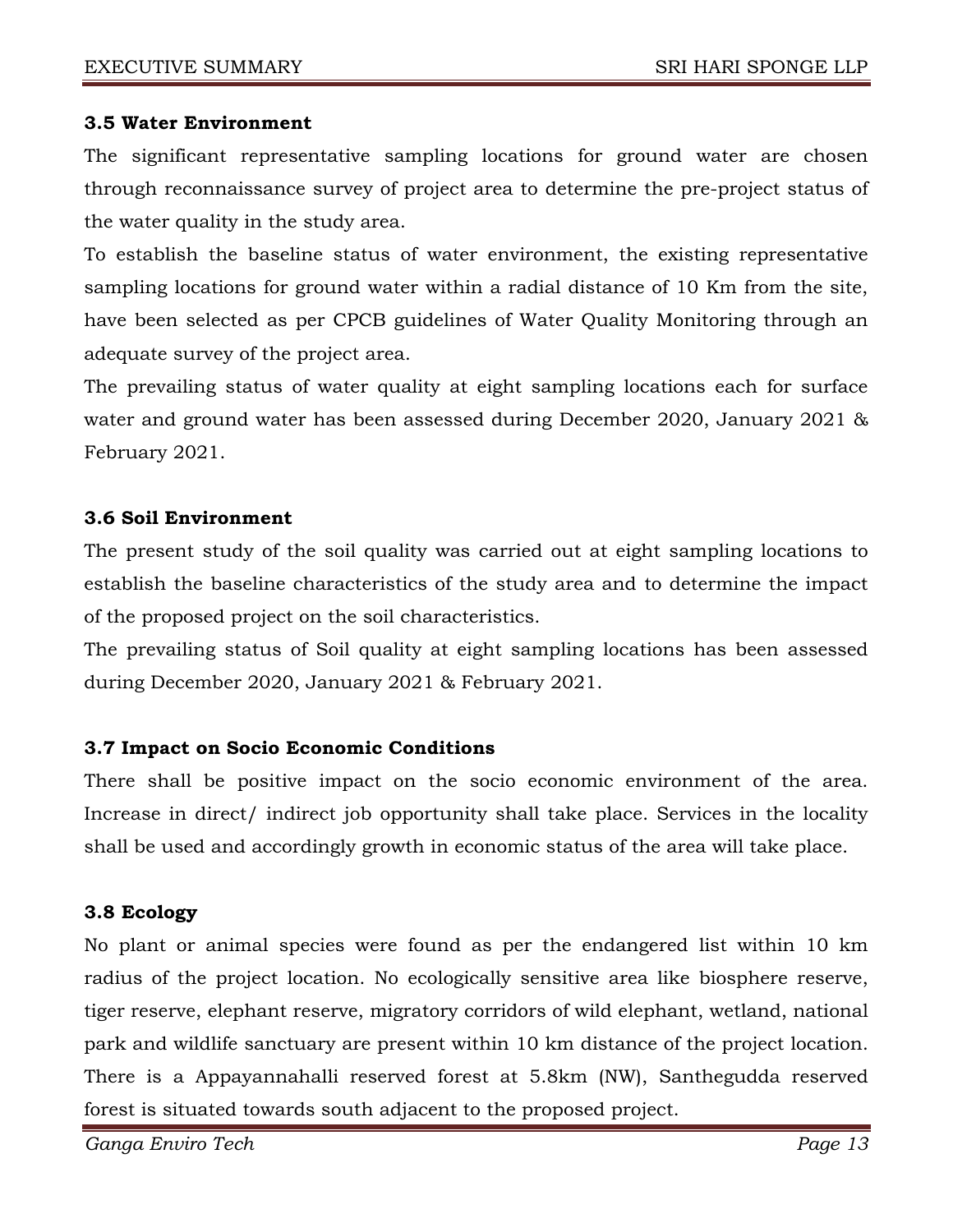#### **4. Anticipated Environmental Impact and Mitigation Measures**

This section discusses the impacts of the project activities on the environmental receptors that stand to get affected by the project. It discusses probable impacts during various phases of the project lifecycle to the environmental receptors. Many scientific techniques and methodologies are available to predict impacts on physioecological and socio-economic environment. Such predictions are superimposed over the baseline (pre-project) status of environmental quality to derive the ultimate (postproject) scenario of environmental conditions. The prediction of impacts helps to identify and implement environmental management plan during and after the execution of the developmental activity to minimize the deterioration of environmental quality, proposed project are discussed in chapter 4.

### **4.1 Construction Phase**

Construction of the proposed plant will be within the existing industrial premises hence would not involve extensive land preparation & clearing. The existing industrial shed will be utilized for the proposed project. Construction of additional shed will be done for Coal & Sponge Iron storage. The major source of air pollution during construction phase will be fugitive emission due to transportation activity. Dust may arise due to movement of dump trucks, construction equipment on unpaved roads, during batching and mixing of aggregate for concrete preparation.

### **4.2 Operation phase**

The major activities at M/s Sri Hari Sponge LLP in the operational phase involves storage and handling of various raw materials like iron ore, non-coking coal, limestone/dolomite, sponge iron as well as operations of Sponge Iron Plant, Rotary Kiln. These activities may affect the environment in varying degrees through natural resources depletion, water consumption, release of pollutants (particulates and gaseous emissions), effluent discharge, run-off from storage areas etc. Air, water and noise may be affected due to these activities. Associated activities like transportation of materials, operations of workshop and garage, canteen etc., may also affect air, water and noise environment. Greenbelt development will have a positive impact not

*Ganga Enviro Tech Page 14*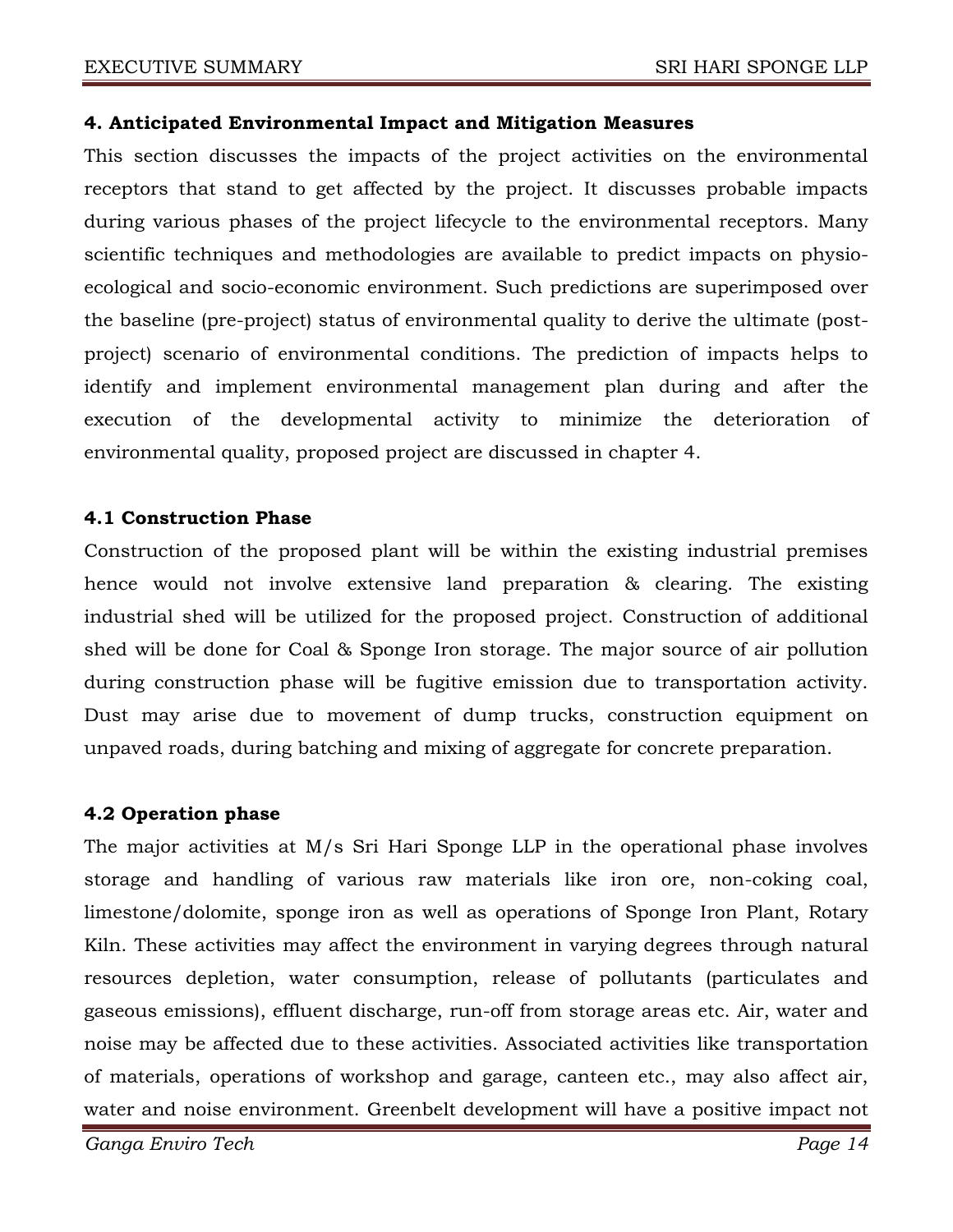only on flora and fauna but also on air quality, noise and soil characteristics. Positive impacts on socio-economic environment are expected due to employment & infrastructure development.

#### **Positive impact**

### **Impact on Human Settlement**

There is no human settlement in or adjacent to the Sponge Iron project. Nearest human settlement is located at Voderahalli village, 0.5 km NW of the project area. Thus there will not be any impact on the human settlement in the area. The operation of the Sponge Iron and associated activities will improve the economic development, civic amenities, and educational facilities in the project vicinity. Overall, due to employment generation and economic progress, there will be Large scale positive changes in the socio-economic condition of the people residing in the vicinity of the project site.

### **Impact on Population Growth**

Total 150nos. manpower will be employed directly during operation phase of project. Mostly local persons will be employed in the industry. Additional manpower requirement in the industry will be employed from the nearby villages. Thus, there will not be any population growth in the area due to the proposed Sponge Iron project.

### **Impact on Civic Amenities**

LLP management will take efforts as a part of CSR for improvement in civic amenities like sanitation, drinking water facilities, transport road, etc. in the nearby villages.

### **Impact on Health Care Facilities**

There are primary health care facilities in the nearby villages and hospital is available in Molakalmuru town 15km. Sponge Iron Plant management will also conduct periodic medical camps in the nearby villages as a part of CSR.

### **Impact on Economic Aspects**

During operational phase, the manpower requirement will be a total of 150 persons. Mostly local persons will be employed in the industry. The local population will be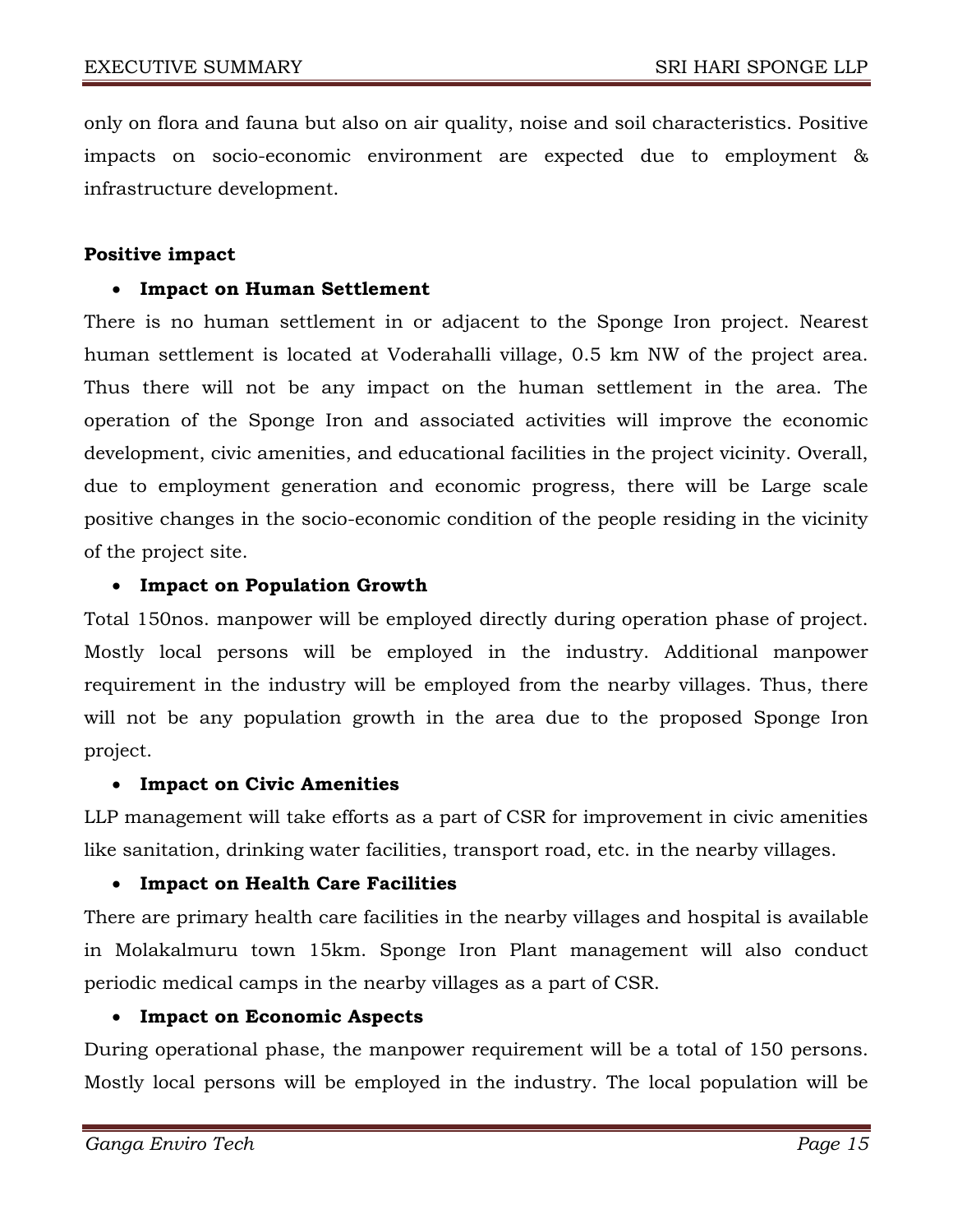given preference in employment. The employment potential will improve economic conditions of these families directly and provide employment to many other families indirectly who are involved in business and service oriented activities. This in-turn improves the quality of life in the region.

### **Negative impact**

- $\triangleright$  During operation phase transportation will increase due to loading/unloading of material at project site.
- $\triangleright$  Fugitive emission will increase due to operation on Sponge Iron plant.

## **5. Analysis of Alternatives (Technology & Site)**

The proposed project is an Expansion of existing Sponge Iron unit located in an industrially converted land. The Industry owns 17Acres 35Guntas of the land with required permissions and the proposed project can be conveniently undertaken on existing land located at Survey No 60,61, Voderahalli village, Rampur Post, Molakalmuru Taluk, Chitradurga District, Karnataka. Hence no alternative site is considered. The industry proposes the facility with construction activities and hence no alternative sites are considered. The proposed site has sufficient land owned by the proponent. And has good connectivity to SH-131 which is at distance of about 0.26kms (N), SH-19 is at 4.5Kms (W).It is provided with sufficient water and power supply. It has well established infrastructure, transportation and communication networks. Therefore there is no need for the consideration of an alternative site.

### **6. Environmental Monitoring Program**

Environment monitoring is the sampling and analysis tool to know the environment conditions at particular time. The record of environmental monitoring is most important as the environmental changes are slow in nature and impact appears after many years. Environmental Monitoring is the technical heart of assessment of environmental and social impacts arising due to implementation of the proposed project. An equally essential element of this process is to develop measures to eliminate, offset or reduce impacts to acceptable levels during implementation and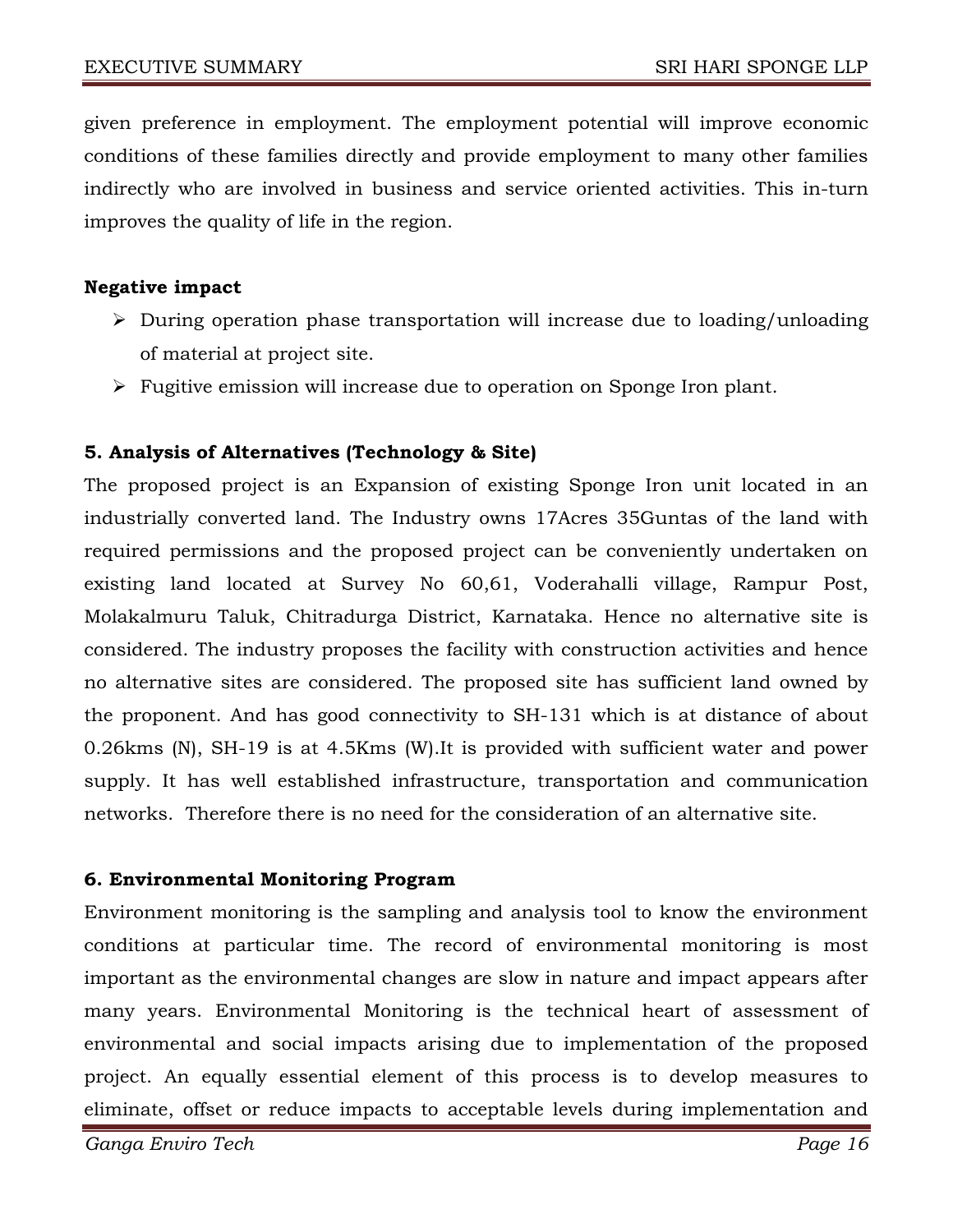operation of projects. The integration of such measures into project implementation and operation is supported by clearly defining the environmental requirements within an Environmental Management Plan. Sri Hari Sponge LLP is an expansion project. It will develop adequate environmental monitoring program. Based on the predicted & assessed impacts as well as the baseline environmental status of the project area, an environmental monitoring program is suggested for implementation during various stages of the project cycle.

# **7. Additional Studies**

## **7.1 Hazard Identification**

Identification of hazards is an important step in Risk Assessment as it leads to the generation of accidental scenarios. The merits of including the hazard for further investigation are subsequently determined by its significance, normally using a cutoff or threshold quantity.

- $\triangleright$  Fire
- $\triangleright$  Explosion
- Accidental Spillage or Leak of Hazardous(Flammable, Toxic) Chemicals & Gases
- Loading/ Unloading /Packaging Operations failures
- Electrical Hazards

## **7.2 Disaster Management Plan**

The purpose of this Disaster Management Plan (DMP) is to detail organizational responsibilities, actions, reporting requirement and support resources available to ensure effective and timely management of emergencies at or affecting any of operation of proposed expansion. This will be achieved by.

- Describing procedures to deal with emergencies affecting personnel, equipment, third party contractors, local community and environment.
- Defining the role and responsibility of Incident Response Group (IRG) and others at plant.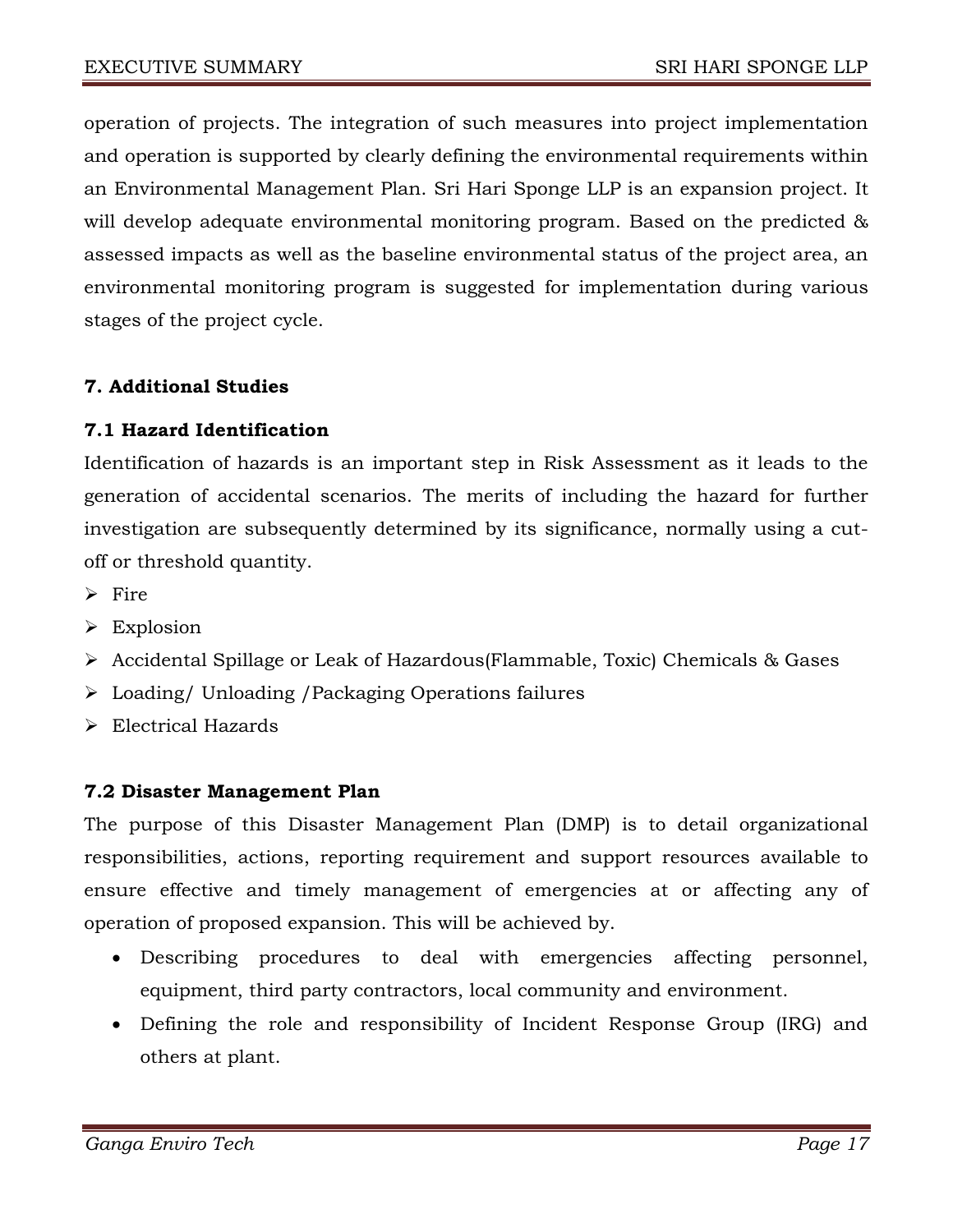- Describing the external resources available to the IRG for use in an emergency and how these resources will be coordinated.
- Incident Controller will be authorized to initially control and contain any and all emergency situations.
- Site Controller will be authorized to co-ordinate strategic response to all emergencies associated to the operation.
- EHS management Review Committee will be authorized to co-ordinate the overall strategic response to any emergency at plant.
- It will be clubbed with DMP of existing operation.
- Disaster Management Plan is being linked with District Disaster Management Plan.

EMP Capital Cost (INR) – 68Lakhs EMP Recurring Cost – 10.5Lakhs

# **8. Project Benefits**

## **8.1 Improvement in Infrastructures**

This project will increase the economic activities around the area, creating avenues for direct/indirect employment during operation phase of the project. There would be a wider economic impact in terms of generating opportunities for other business like workshops, marketing, repair and maintenance tasks etc. The continuous inflow of people will require local transport system like autos, taxis etc. which would help economic boost.

## **8.2 Employment Potential**

Operation and Maintenance of plant require human resources in different categories like managers, engineers of different discipline like metallurgical, mechanical, electrical, electronics, civil, structural, chemical etc. Highly skilled, skilled and semiskilled work force in different disciplines, commercial, accountants and financial managers, unskilled labour force, clerical, security personal, etc. Considering the location of the factory and mobility of work force, the LLP has preferred employment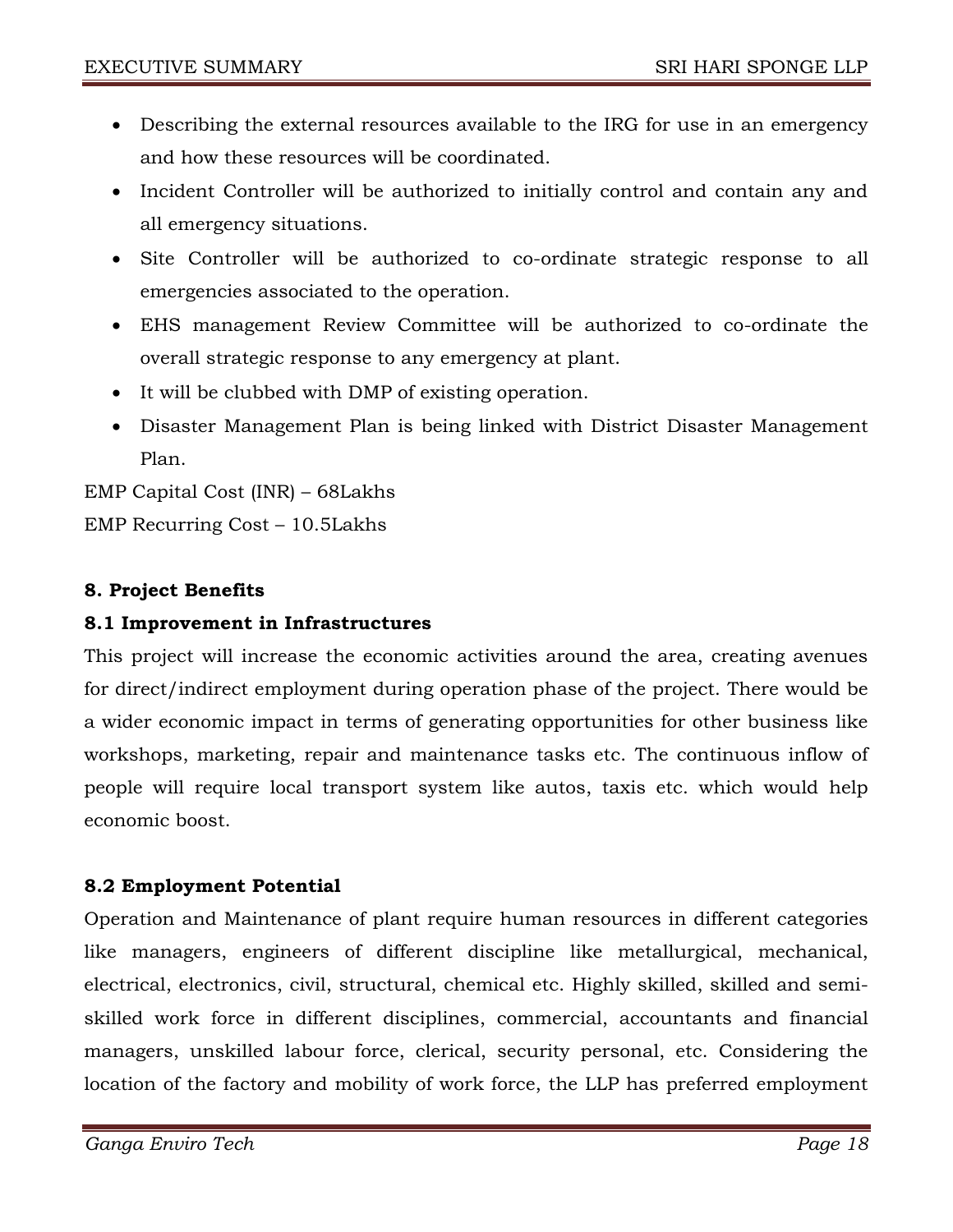of local labour. The expansion project is likely to double the requirement of employment opportunities which would provide livelihood to local persons and their families. Existing Manpower comprises of 72 Nos. employed & that of the proposed Manpower is 78 Nos. totaling to 150 Nos.

## **9. Environmental Management Plan**

An environmental management plan (EMP) has been prepared for the proposed facility, to minimize negative impacts and is formed on the basis of prevailing environmental conditions and likely impacts of this project on various environmental parameters. This plan will also facilitate monitoring of environmental parameters. Preparation of EMP is required for formulation, implementation and monitoring of environmental protection measure. EMP includes schemes for proper and scientific treatment and disposal mechanism for air, liquid and solid hazardous pollutants. Apart from this, green belt development, safety aspect of the workers, noise control, fire protection etc. are also included in it. The various components of the EMP are outlined in subsequent sections.

### **10. Conclusion**

Raw materials like iron ore, coal, dolomite is available at competitive prices in most parts of the country and hence coal based DRI (sponge iron) plants are being established in large numbers. The DRI plants produce sponge iron and use it spontaneously for steel making or convert it to Hot Briquetted Iron (HBI) for storage or sale. Pig iron and sponge iron form the feed stock for steel making. Therefore, sponge iron will have to play a key role in immediate future in the development of the steel sector and the industry has to depend a great deal on sponge iron for the supply of metal in future.

On overall assessment of the project with technical and financial aspects it is concluded that the expansion of existing sponge iron productivity is technically feasible and financially viable. In addition, the project being located away from the urban areas will avoid pollution-addition to the densely populated areas, at the same time promote the growth of the backward area. The abundance of raw material in